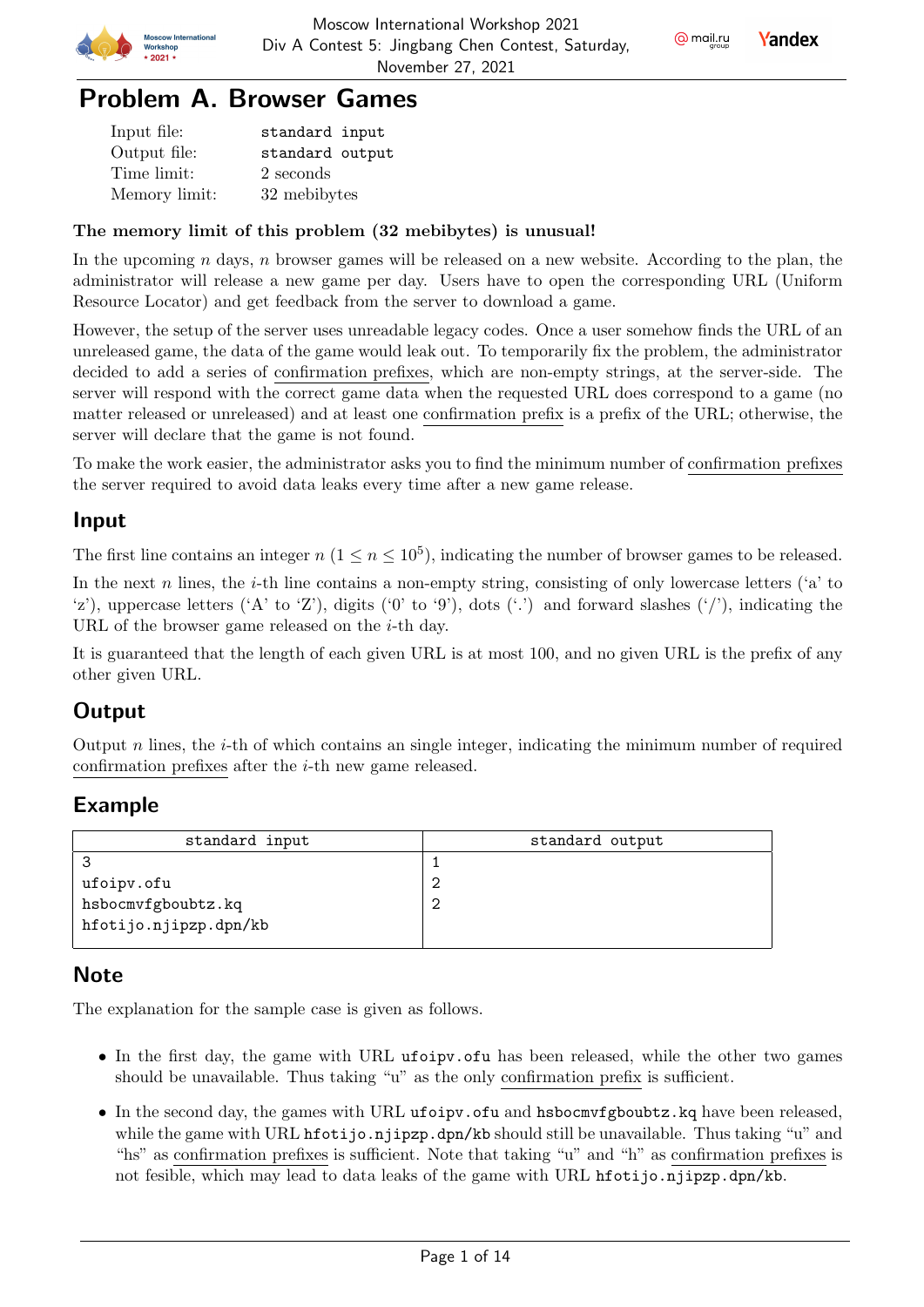



• In the last day, all the three games have been released. Thus taking "u" and "h" as confirmation prefixes is sufficient. Note that taking an empty string as the only confirmation prefix is not allowed, since the confirmation prefixes should be non-empty.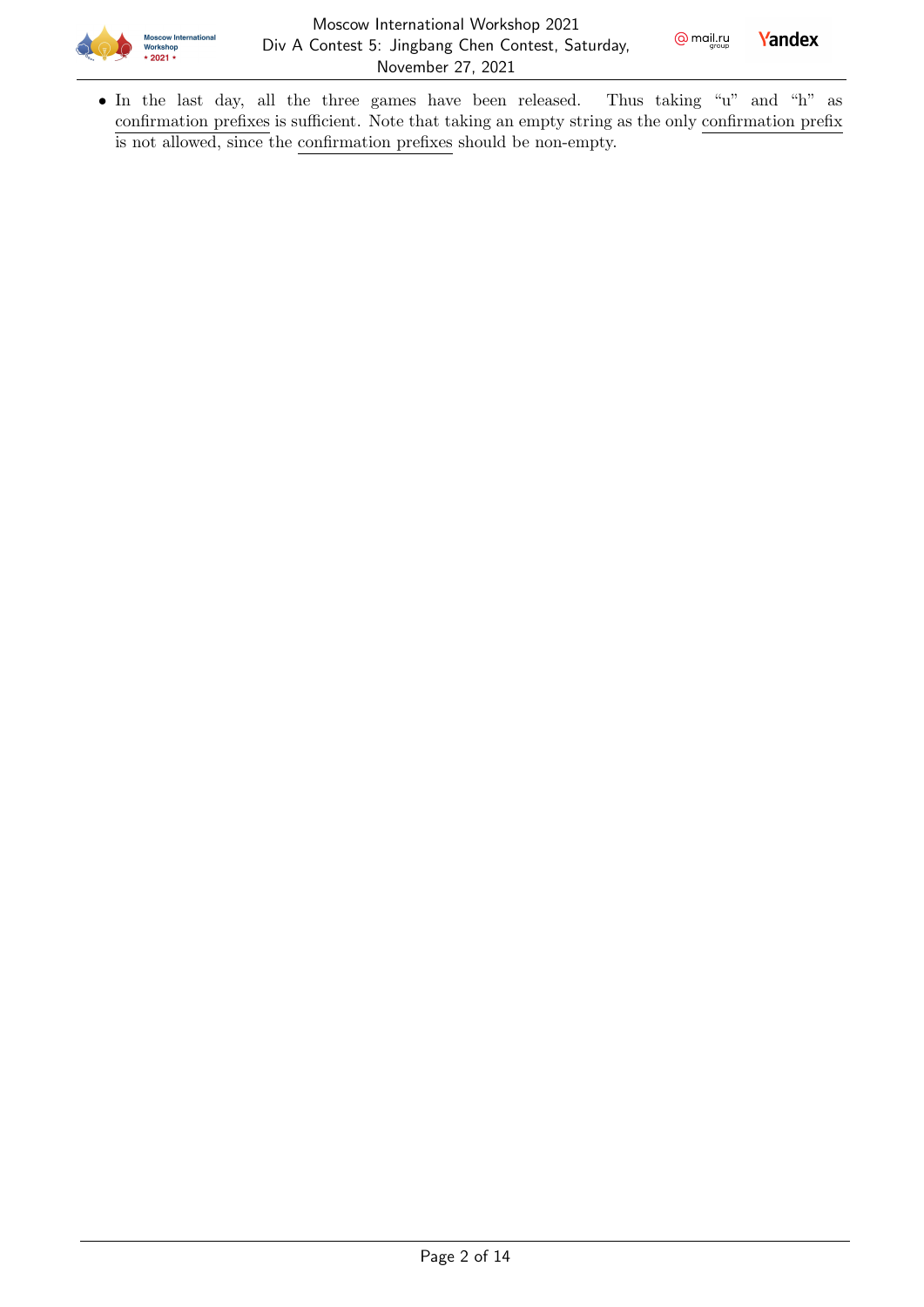

@ mail.ru

**Yandex** 



| Input file:   | standard input  |
|---------------|-----------------|
| Output file:  | standard output |
| Time limit:   | 4 seconds       |
| Memory limit: | 1024 mebibytes  |

Ema is playing a new game with her friends!

Each of the *n* players has a number on its forehead. The numbers range from 1 to *m*, and no two players have the same number. A player can see everyone else's number, but not the number on itself. All players know the lower bound 1 and the upper bound  $m$  beforehand.

Players win by pointing out how many other players have a number smaller than its own number. To decide the winner, each turn every player writes down whether or not it can win using the information from previous turns, then everyone shows the result simultaneously. The game ends when at least one player wins on some turn.

Given the starting situation, determine when will the game end, and who wins at the end. It can be shown that the game will always end.

#### Input

There are multiple test cases. The first line of the input contains an integer  $T$  indicating the number of test cases. For each test case:

The first line contains two integers  $n (1 \le n \le 1000)$  and  $m (n \le m \le 10^9)$ , indicating the number of players and the range of numbers.

The next line contains *n* integers  $a_i$   $(1 \le a_i \le m)$  in ascending order, the *i*-th of which indicates the number on the  $i$ -th player.

It is guaranteed that the sum of  $n$  in all test cases will not exceed  $10^3$ .

### **Output**

For each test case, output the first line containing 2 integers ans and cnt, indicating the turn where the game ends and the number of player that will win on that turn, and the second line containing cnt integers  $s_i$ , indicating the indices of the players that win on turn  $ans$ , where indices should be printed in increasing order.

| standard input | standard output |
|----------------|-----------------|
| -3             | 2 3             |
| 35             | 1 2 3           |
| 2 3 4          | 82              |
| 4 18           | 2 3             |
| 7 8 15 17      | 7 <sub>1</sub>  |
| 5 16           | 2               |
| 4 6 8 11 13    |                 |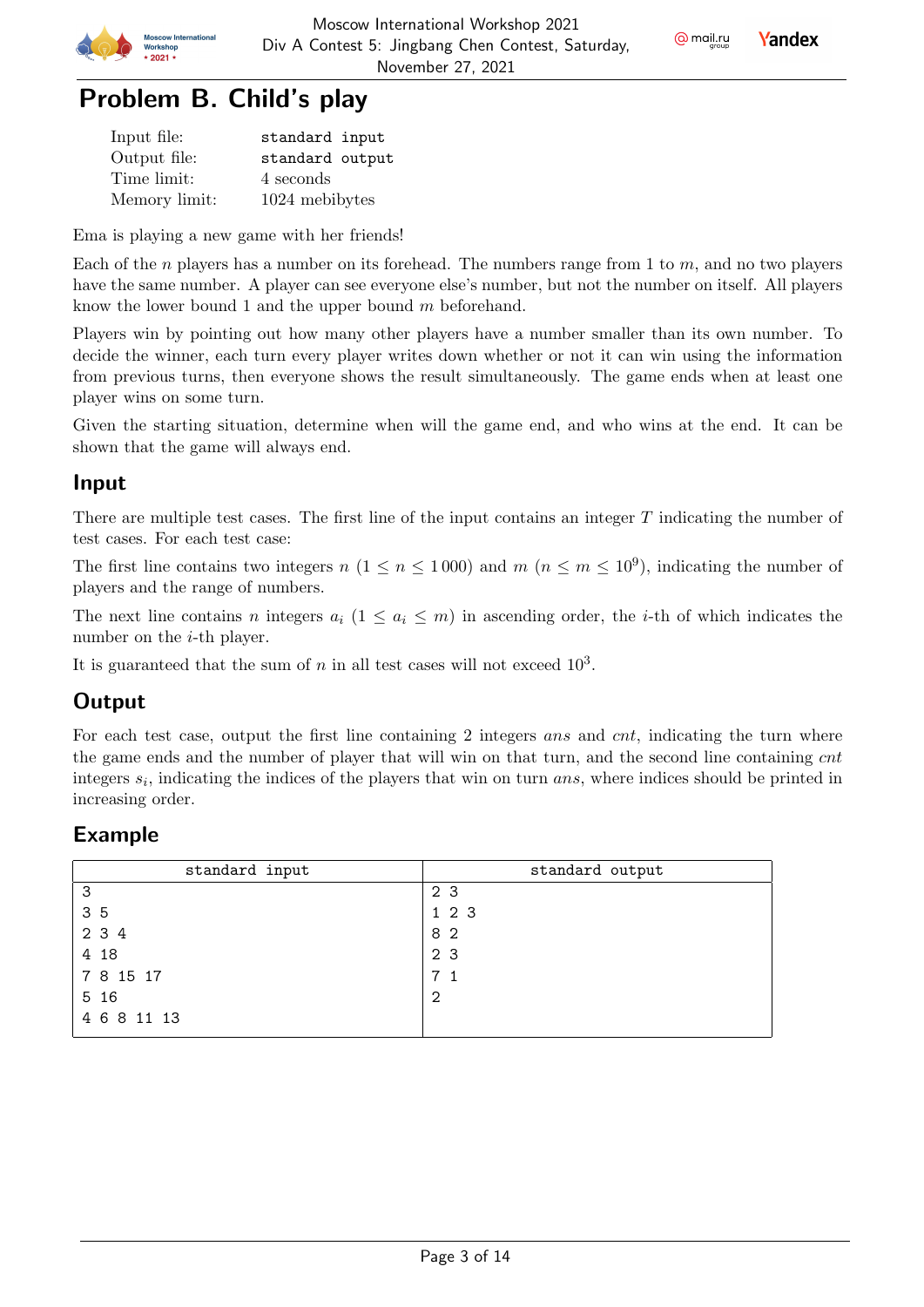

 $Q$  mail.ru

**Yandex** 

## Problem C. Dance Party

| Input file:   | standard input  |
|---------------|-----------------|
| Output file:  | standard output |
| Time limit:   | 3 seconds       |
| Memory limit: | 1024 mebibytes  |

ZYB plans to hold a dance party and has invited  $n$  ladies and  $n$  gentlemen, they are both numbered from 1 to *n*. Now ZYB wants to match the lady and gentleman one by one.

However, each lady holds a blacklist that she wouldn't like to dance with the man on that list. For the *i*-th lady, she lists  $k_i$  gentlemen and their IDs are  $a_{i,1}, a_{i,2}, ..., a_{i,k_i}$  repectively.

ZYB wonders whether there exists a perfect matching so that each lady can dance without her dislike.

### Input

The first line of the input contains one integer  $n (1 \le n \le 30000)$ , indicating the number of ladies and gentlemen invited.

In the following *n* lines, the first integer  $k_i$  ( $0 \le k_i \le 100$ ) is the number of gentlemen that the *i*-th lady dislikes, and then followed with  $k_i$  integers  $a_{i,1}, a_{i,2}, ..., a_{i,k_i}$   $(1 \le a_{i,j} \le n)$ .

## **Output**

Output  $-1$  if no perfect matching exists. Otherwise output *n* integers, the *i*-th of which indicates the gentleman ID that the  $i$ -th lady chooses.

| standard input | standard output |
|----------------|-----------------|
| 3              | 2 3 1           |
| 11             |                 |
| $1\quad2$      |                 |
| 1 <sub>3</sub> |                 |
| 3              | $-1$            |
| $1\quad1$      |                 |
| 2 2 3          |                 |
| 2 2 3          |                 |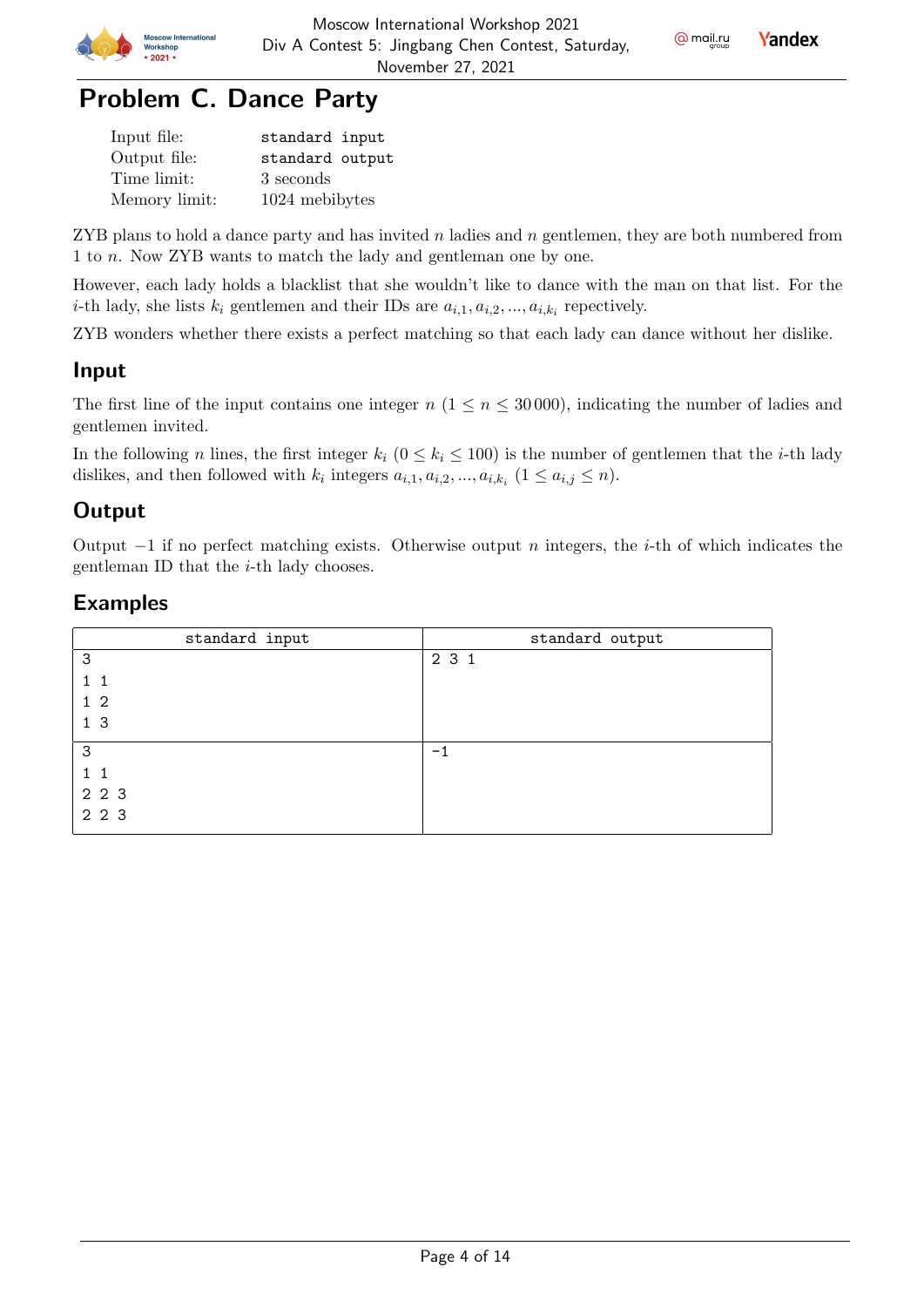



| Input file:   | standard input  |
|---------------|-----------------|
| Output file:  | standard output |
| Time limit:   | 4 seconds       |
| Memory limit: | 1024 mebibytes  |

Given a integer  $n$ , you are asked to calculate the sum of the diameter of all unrooted labeled trees with  $n$  nodes labeled from 1 to  $n$ . Here the diameter of a tree is the length of the longest simple path on this tree, and the length of a path is the number of edges along this path.

Since the answer may be too large, you only need to output the result modulo a given prime number  $p$ .

#### Input

The input contains two integers  $n (1 \le n \le 500)$  and  $p (10^8 \le p < 2^{31})$ , where p is a prime number.

#### **Output**

Output a single integer, indicating the sum of the diameter of all labeled trees with  $n$  nodes modulo  $p$ .

| standard input | standard output |
|----------------|-----------------|
| 2 998244353    |                 |
| 4 1000000007   | 44              |
| 6 1000000009   | 5322            |

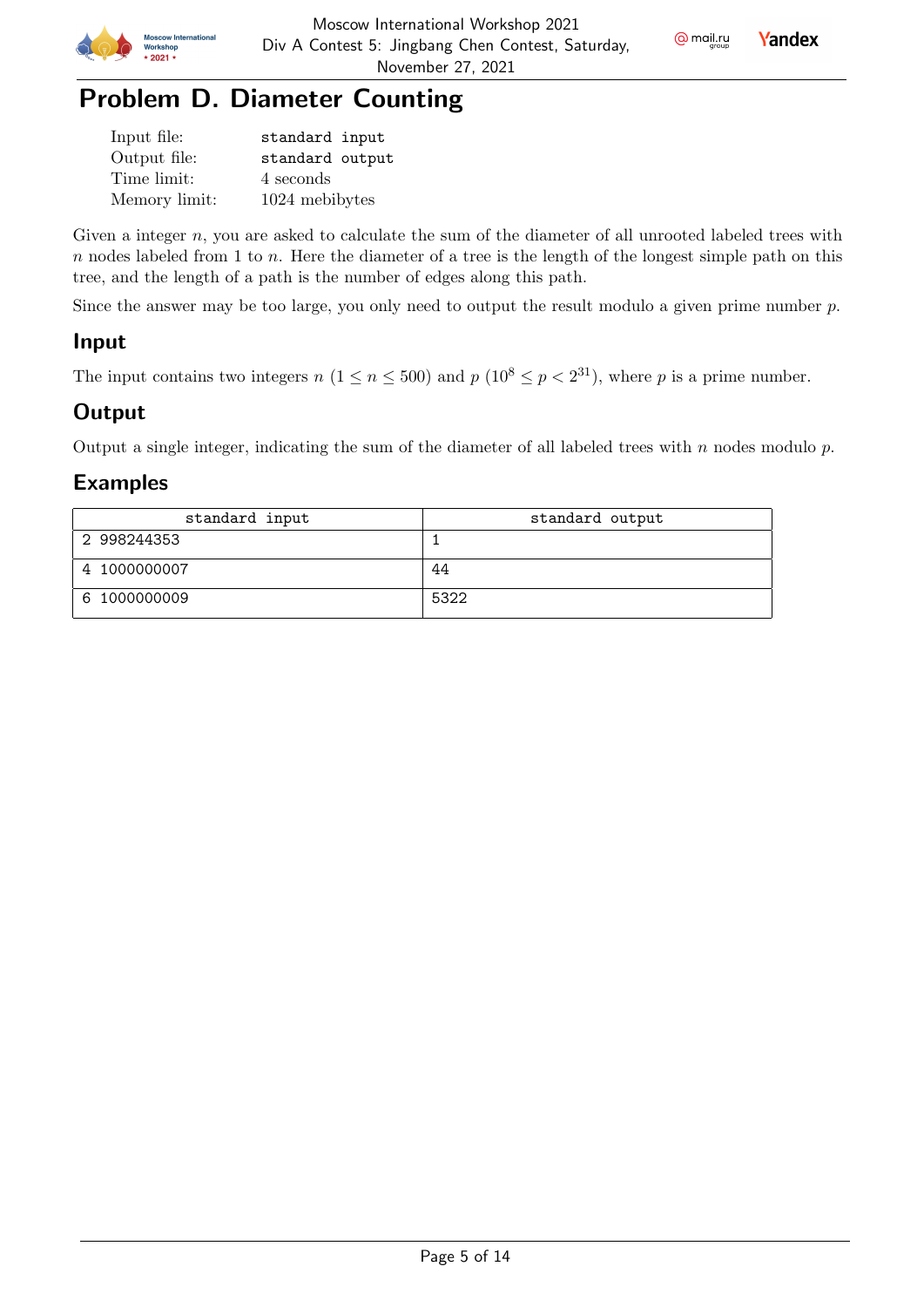



## Problem E. More Fantastic Chess Problem

| Input file:   | standard input  |
|---------------|-----------------|
| Output file:  | standard output |
| Time limit:   | 9 seconds       |
| Memory limit: | 1024 mebibytes  |

Grammy is a chess enthusiast as well as a famous mathematician. She likes to study chess tactics in higher-dimensional space.

The movement of every chess piece in  $k$  dimensional space is similar to planar ones. All chess pieces must stay inside the board. Note that two of the corners of the board have coordinates  $(1, 1, ..., 1)$  and  $(a_1, a_2, ..., a_k)$ . Detailed movement rules are as follows.

- The King: Choose a non-empty subset of dimensions, add 1 or subtract 1 to each of the chosen coordinates.
- The Queen: Choose a non-empty subset of dimensions and a positive integer  $x$ , add  $x$  or subtract x to each of the chosen coordinates.
- The Rook: Choose one dimension and a positive integer  $x$ , add  $x$  or subtract  $x$  to that coordinate.
- The Bishop: Choose two dimensions and a positive integer  $x$ , add  $x$  or subtract  $x$  to each of the chosen coordinates.
- The Knight: Choose one dimension, add 1 or subtract 1 to that dimension, then choose a different dimension, add 2 or subtract 2 to that dimension.
- The Pawn: The rule is too difficult, so we do not care about this piece in this problem.

After telling you about the rules, Grammy brought out a huge  $k$  dimensional hyper-cuboid chessboard and a chess piece. The size of the board is  $a_1 \times a_2 \times ... \times a_k$ . She places the chess piece in a particular cell inside the board and asks you to find the number of different cells the piece can arrive in one move. Since the answer may be too large, you only need to output the result modulo 998 244 353.

However, since this problem is still too easy, Grammy then moves the piece  $q$  times according to the movement rule of that piece and challenges you to answer the problem after each move.

#### Input

The first line contains two integers  $k$   $(1 \le k \le 3 \times 10^5)$  and  $q$   $(0 \le q \le 3 \times 10^5)$ , indicating the dimension of the board and the number of additional movements.

The second line contains the name of the given chess piece, which is either "King", "Queen", "Rook", "Bishop", or "Knight".

The third line contains k positive integers  $a_1, a_2, \ldots, a_k$   $(1 \le a_i \le 10^6)$ , indicating the size of the board.

The fourth line contains k positive integers  $b_1, b_2, \ldots, b_k$   $(1 \leq b_i \leq a_i)$ , indicating the starting position of the given piece.

The following  $q$  lines contains the description of the additional movements.

Each description contains  $2d + 1$  numbers, where d denotes the number of moved dimensions.

The first number in the description is  $d (1 \leq d \leq k)$ , and each of the following d pairs of integers  $(x_i, \delta_i)$  in strictly increasing order of  $x_i$  indicates that the  $x_i$ -th coordinate of the chess piece changes by  $\delta_i$   $(\delta_i \neq 0)$ in the move.

It is guaranteed that each movement is valid that the chess piece still stay inside the board after each movement, and the sum of d in all movements is no greater than  $3 \times 10^5$ .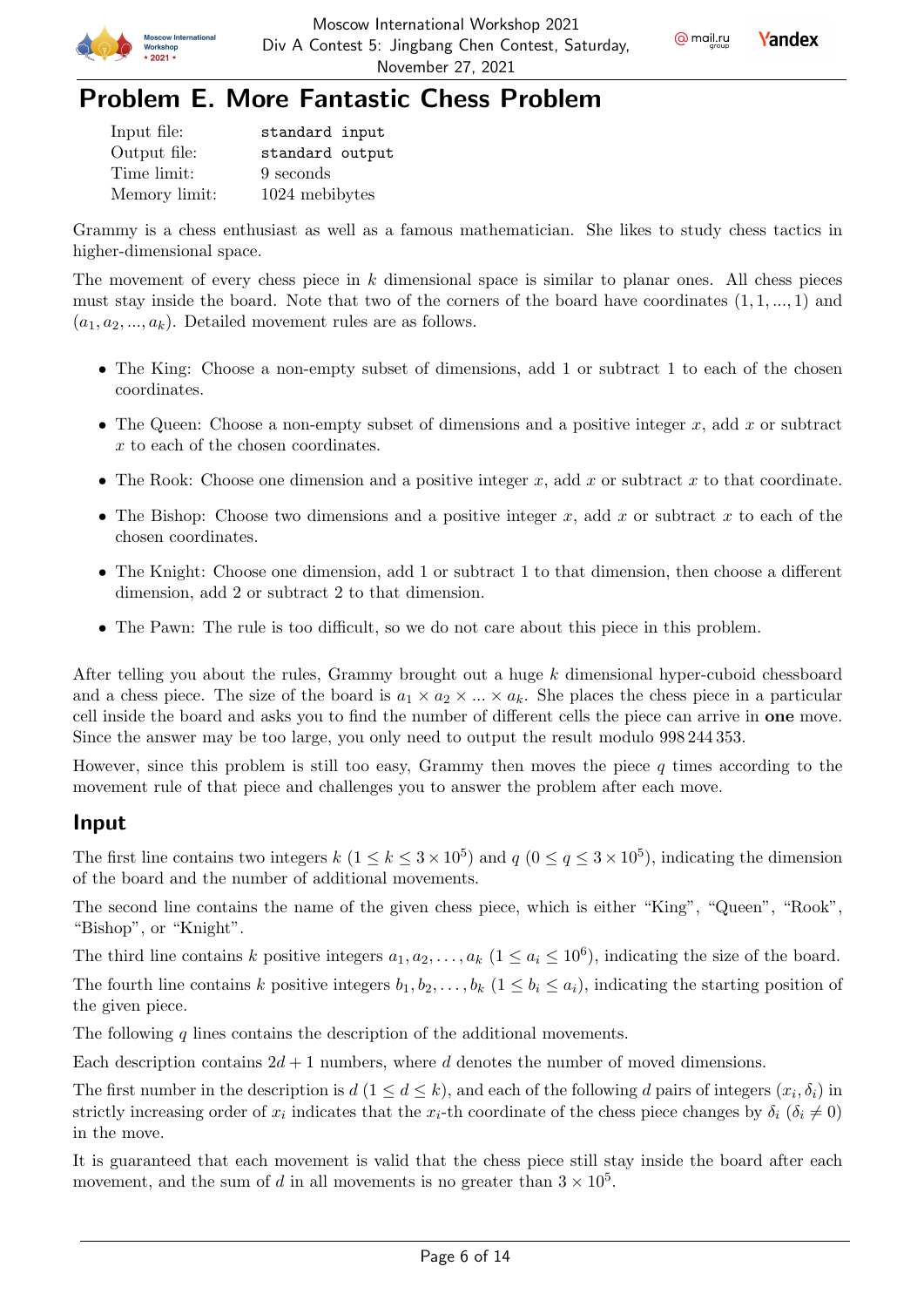



### **Output**

Output  $q+1$  lines, each of which contains a single integer, indicating the answer before the first movement and after each movement modulo 998 244 353.

| standard input                                              | standard output           |
|-------------------------------------------------------------|---------------------------|
| 2 <sub>1</sub><br>King<br>88<br>$1\quad2$<br>$2$ 1 1 2 1    | $\overline{5}$<br>$\,8\,$ |
| 2 <sub>1</sub><br>Queen<br>8 8<br>$1\quad2$<br>2 1 2 2 2    | 21<br>25                  |
| 2 <sub>1</sub><br>${\tt Root}$<br>88<br>$1\,2$<br>1 1 6     | 14<br>14                  |
| 2 <sub>1</sub><br>Bishop<br>8 8<br>$1\quad2$<br>2 1 2 2 2   | $\overline{7}$<br>11      |
| 2 <sub>1</sub><br>Knight<br>8 8<br>$1\quad2$<br>$2$ 1 1 2 2 | $\overline{3}$<br>$\,6$   |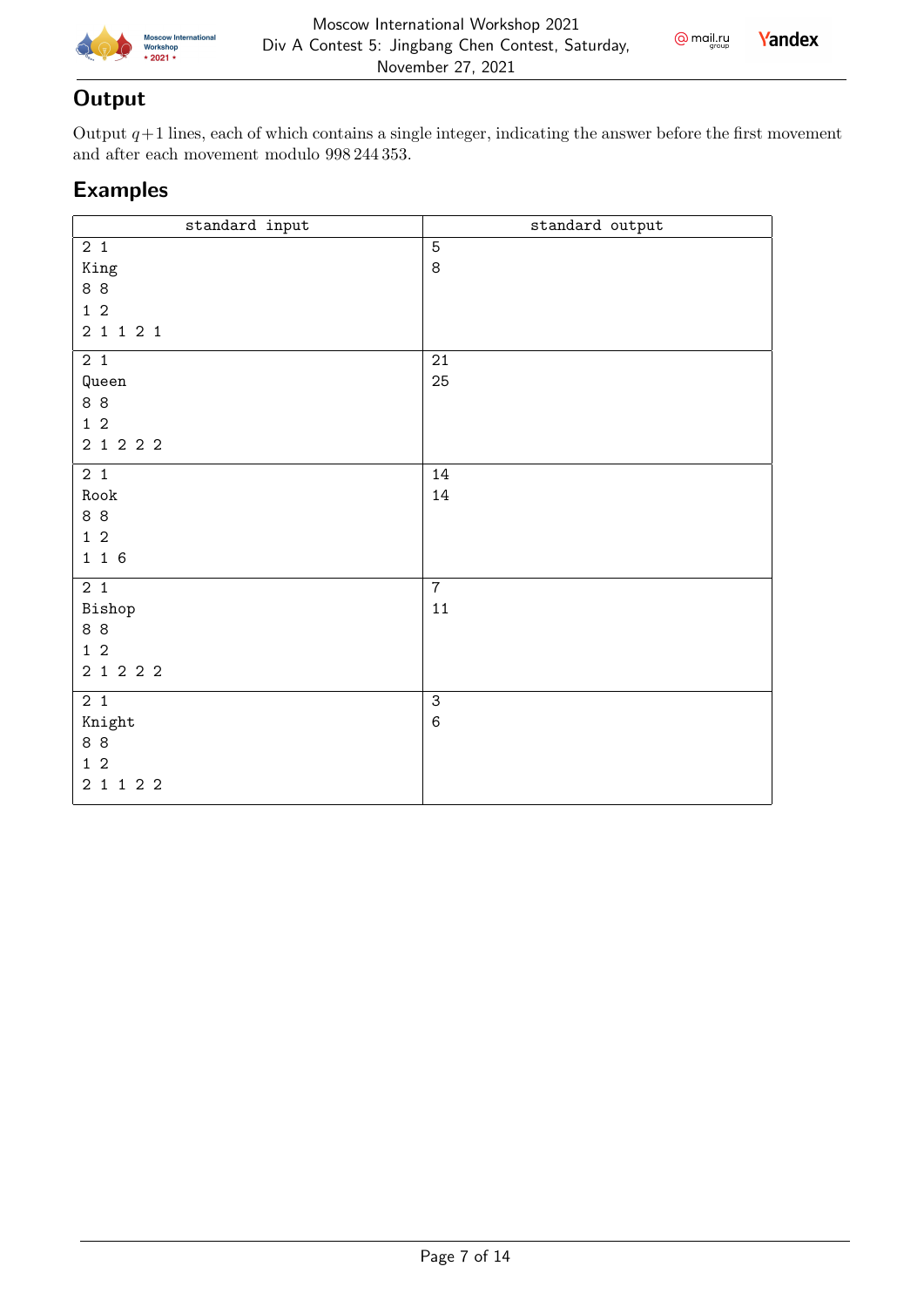

@ mail.ru

**Yandex** 

## Problem F. Train Wreck

| Input file:   | standard input  |
|---------------|-----------------|
| Output file:  | standard output |
| Time limit:   | 4 seconds       |
| Memory limit: | 1024 mebibytes  |

You are now the coordinator for the Nonexistent Old Railway Station! The Nonexistent Old Railway Station only has one track with a dead end, which acts as a stack: everytime you either push a train into the station, or pop the most recently added train out of the station.

Everyday,  $n$  trains gets push into and pop out of the station. The inspector has already decided today's sequence of "pushing" and "popping". You now have a list of the colored trains and have to assign each train to one "pushing" in inspector's sequence.

Meanwhile, the inspector also requires you to make the sequence of trains remaining on the track unique every time you push a train onto it. Two sequence of trains are considered different if the length is different or the  $i$ -th train in the two sequences have a different color.

Output a solution or decide that it is impossible.

#### Input

The first line contains one integer  $n (1 \le n \le 10^6)$ , indicating the number of trains.

The second line contains a bracket sequence of length  $2n$ , with each '(' indicating one "pushing" and ')'indicating one "popping". The input guarantees that the sequence is always valid and balanced.

The third line contains *n* numbers  $k_i$   $(1 \leq k_i \leq n)$ , indicating the color of the *i*-th train.

## **Output**

If there is no solution, output "NO" in one line.

Otherwise, output "YES" in the first line, and  $n$  intergers in the second line, indicating the color of the  $i$ -th train that is being pushed.

#### Examples

| standard input | standard output |
|----------------|-----------------|
| 3              | NO.             |
| ()()()         |                 |
| 122            |                 |
| 4              | YES             |
| ()(())()       | 4 2 4 1         |
| 1 2 4 4        |                 |

### **Note**

In the first sample case, all 3 train color sequences are always going to be [1],[2] and [2] (not necessarily in that order), thus it is impossible to satisfy the inspector.

In the second sample case, the 4 train color sequences in the sample output are [4], [2], [2, 4] and [1] (in that order), we can see that all these are unique.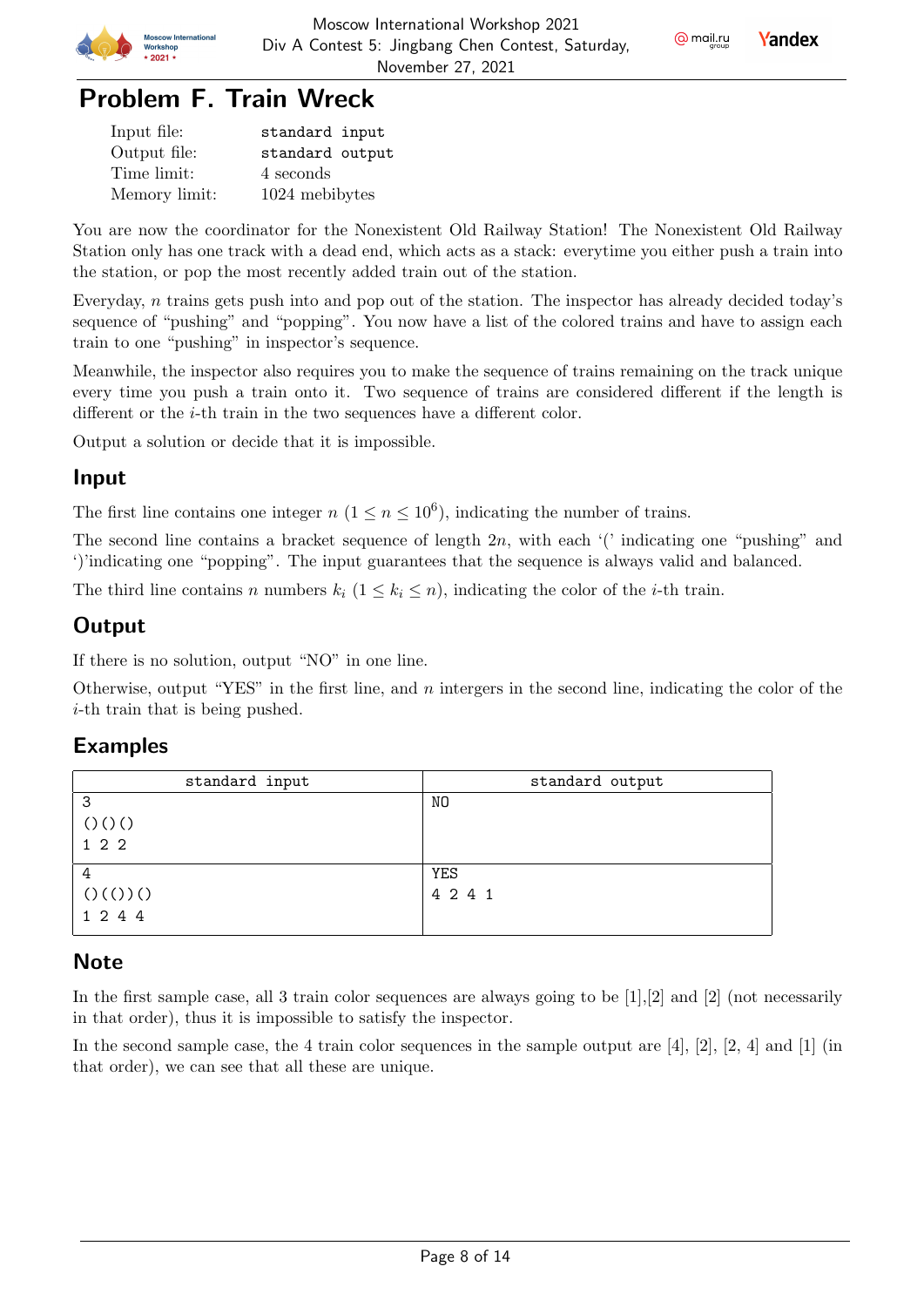

@ mail.ru

Yandex



| Input file:   | standard input  |
|---------------|-----------------|
| Output file:  | standard output |
| Time limit:   | 2 seconds       |
| Memory limit: | 1024 megabytes  |

There are  $n$  players. Each player chooses exactly one player except himself with the same probability, and then every player shoots the player he chooses simultaneously. Each shot hits the chosen player with probability  $p$ . All choices and hits are independent. A player dies if and only if hit by at least one shot. For each  $k = 0, 1, \dots, n$ , find the probability  $p_k$  exactly k player alive.

#### Input

The only line contains three integers  $n (2 \le n \le 3 \times 10^5)$ , a and  $b (1 \le a \le b < 998244353)$ , where n is the number of players and  $p = \frac{a}{l}$  $\frac{\alpha}{b}$  is the probability of hit for each shot.

### **Output**

Output  $n+1$  lines. In the  $(k+1)$ -th line, output one integer indicating  $p_k$  module 998244353.

Formally, it can be proved that  $p_k$  is a rational number and it can be represented by  $\frac{A_k}{R}$  where the  $B_k$ greatest common divisor of  $A_k$  and  $B_k$  is 1. You should output one integer  $x_k$  ( $0 \le x_k$  < 998244353) such that  $B_k x_k \equiv A_k \pmod{998244353}$ .

#### Examples

| standard input | standard output                                   |
|----------------|---------------------------------------------------|
| 211            | 1<br>$\Omega$<br>$\Omega$                         |
| 3 1 1          | 748683265<br>249561089<br>$\Omega$<br>$\mathbf 0$ |
| 212            | 748683265<br>499122177<br>748683265               |
| 3 1 3          | 619281219<br>27729010<br>499122177<br>850356301   |

#### **Note**

For the first example,  $p_0 = 1, p_1 = p_2 = 0$ . For the second example,  $p_0 = \frac{1}{4}$  $\frac{1}{4}, p_1 = \frac{3}{4}$  $\frac{6}{4}$ ,  $p_2 = p_3 = 0$ . For the third example,  $p_0 = p_2 = \frac{1}{4}$  $\frac{1}{4}, p_1 = \frac{1}{2}$  $\frac{1}{2}$ . For the fourth example,  $p_0 = \frac{1}{10}$  $\frac{1}{108}, p_1 = \frac{7}{36}$  $\frac{7}{36}, p_2 = \frac{1}{2}$  $\frac{1}{2}, p_3 = \frac{8}{2}$  $rac{8}{27}$ .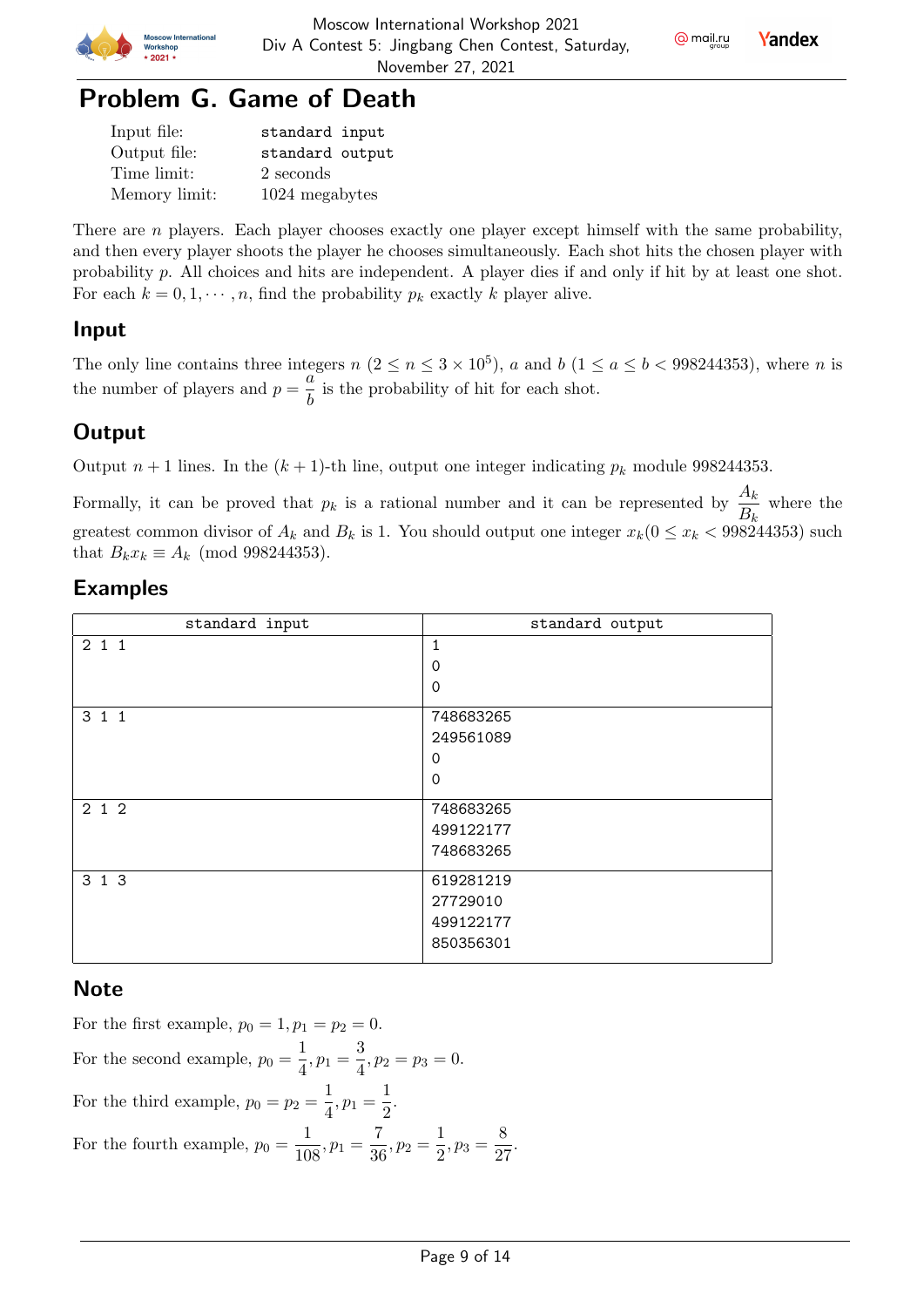



## Problem H. War of Inazuma (Easy Version)

| Input file:   | standard input  |
|---------------|-----------------|
| Output file:  | standard output |
| Time limit:   | 2 seconds       |
| Memory limit: | 1024 mebibytes  |

As a traveler, you once witnessed the war of Inazuma, of which sides are the resistance and the Shogun's army.

The map of Inazuma can be viewed as a unit *n*-dimensional hypercube, which has exactly  $2^n$  vertices. Each vertex is labeled with an integer from 0 to  $2<sup>n</sup> - 1$ . Two vertices are adjacent if and only if there exists exactly one different bit in their  $n$ -bit binary representation.

In the war of Inazuma, some vertices were occupied by the resistance army, and others were occupied by the Shogun's Army. You also noticed that for each vertex  $u$ , the number of vertices adjacent to  $u$  and occupied by the same side as u was no more than  $\lceil \sqrt{n} \rceil$ .

Many years later, you have already forgotten details of the war. Can you construct a hypercube satisfying all the above requirements?

### Input

The only line contains a single integer  $n (1 \le n \le 22)$ .

## **Output**

Output a 01-string of length  $2^n$ . The  $\overline{a_1 \ldots a_n}$ -th bit describes which side is vertex  $(a_1, \ldots, a_n)$  occupied by, 0 for the resistance army and 1 for the Shogun's army. Here  $\overline{a_1 \ldots a_n}$  is an *n*-bit binary representation. Any answer satisfying all requirements will be accepted.

| standard input | standard output |
|----------------|-----------------|
|                |                 |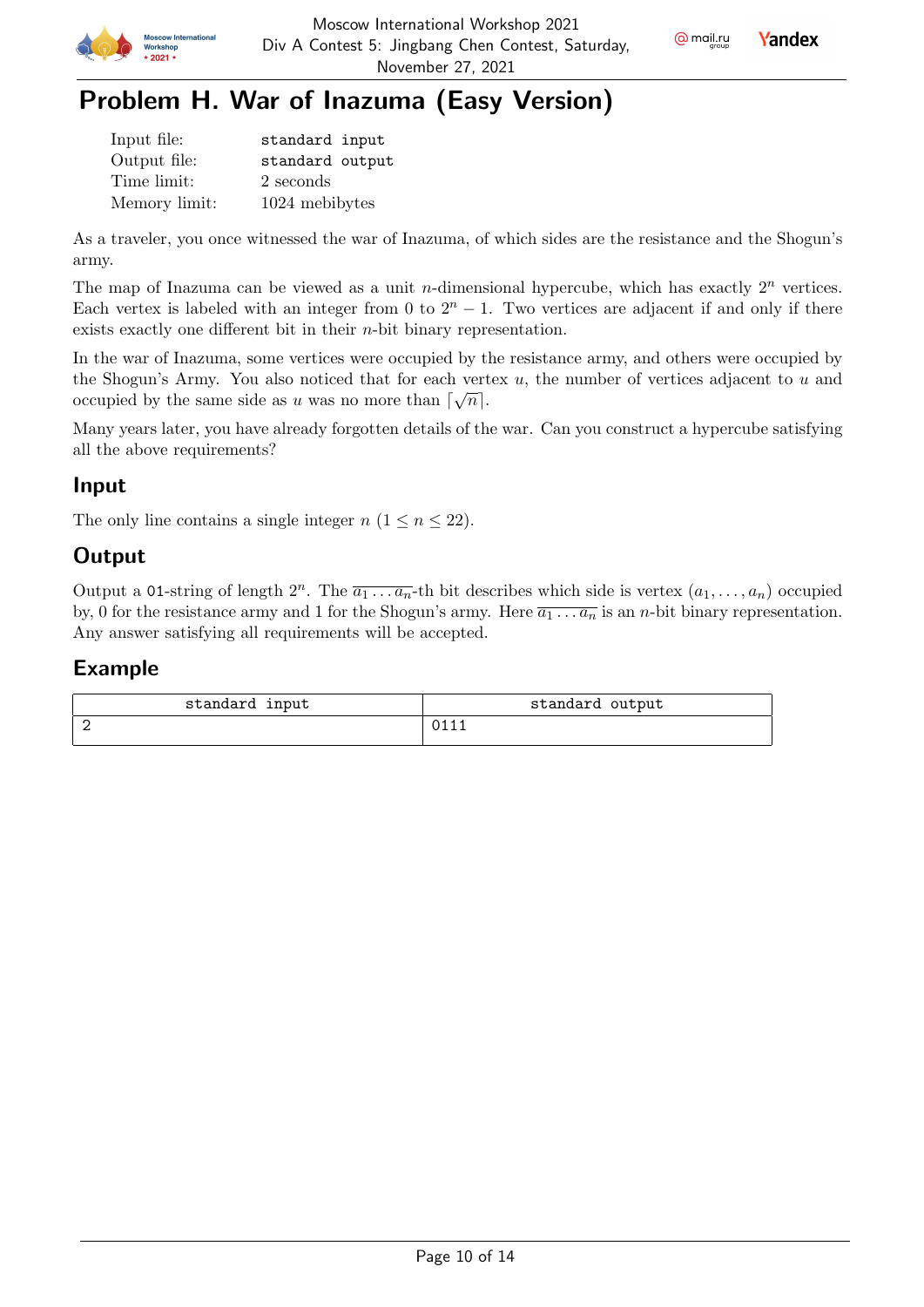





## Problem I. War of Inazuma (Hard Version)

| Input file:   | standard input  |
|---------------|-----------------|
| Output file:  | standard output |
| Time limit:   | 2 seconds       |
| Memory limit: | 1024 mebibytes  |

As a traveler, you once witnessed the war of Inazuma, of which sides are the resistance and the Shogun's army.

The map of Inazuma can be viewed as a unit *n*-dimensional hypercube, which has exactly  $2^n$  vertices. Each vertex is labeled with an integer from 0 to  $2<sup>n</sup> - 1$ . Two vertices are adjacent if and only if there exists exactly one different bit in their  $n$ -bit binary representation.

In the war of Inazuma, some vertices were occupied by the resistance army, and others were occupied by the Shogun's Army. You also noticed that the number of vertices occupied by the resistance army was different from that occupied by the Shogun's Army. Meanwhile, for each vertex  $u$ , the number of vertices adjacent to u and occupied by the same side as u was no more than  $\lceil \sqrt{n} \rceil$ .

Many years later, you have already forgotten details of the war. Can you construct a hypercube satisfying all the above requirements?

#### Input

The only line contains a single integer  $n (1 \le n \le 22)$ .

## **Output**

Output a 01-string of length  $2^n$ . The  $\overline{a_1 \ldots a_n}$ -th bit describes which side is vertex  $(a_1, \ldots, a_n)$  occupied by, 0 for the resistance army and 1 for the Shogun's army. Here  $\overline{a_1 \ldots a_n}$  is an *n*-bit binary representation. Any answer satisfying all requirements will be accepted.

| standard input | standard output |
|----------------|-----------------|
|                |                 |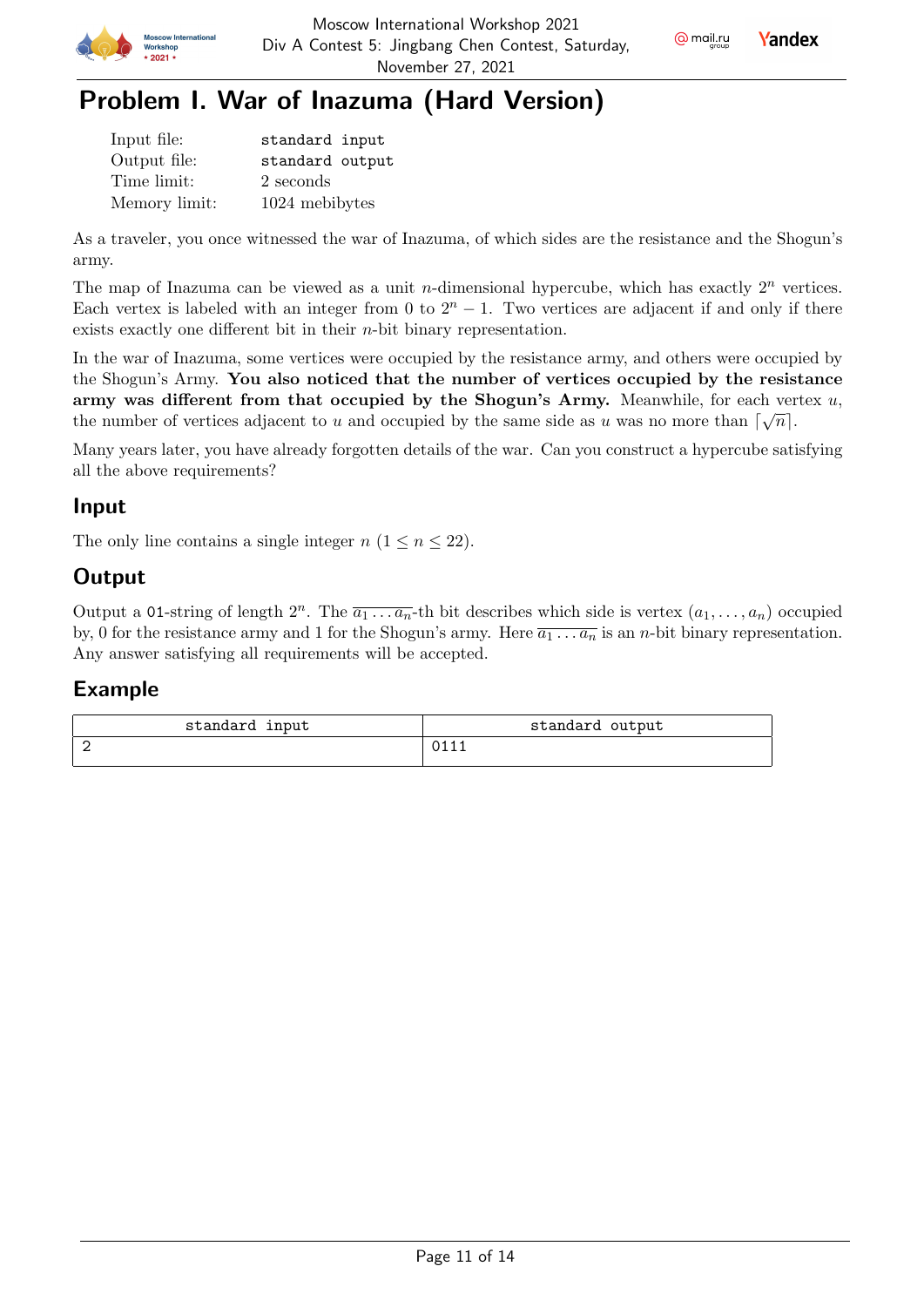

## Problem J. Illuminations

| Input file:   | standard input  |
|---------------|-----------------|
| Output file:  | standard output |
| Time limit:   | 2 seconds       |
| Memory limit: | 1024 mebibytes  |

You are given a convex polygon with  $n$  vertices and  $m$  different points strictly outside the polygon which are all legal positions to install illuminants.

An illuminant can light up some exterior boundaries of the polygon. Your task is to install the least number of illuminants to light up all exterior boundaries of the polygon and provide a feasible scheme.



Explanation of the first sample case.

#### Input

The first line contains two integers  $n (3 \le n \le 2 \times 10^5)$  and  $m (1 \le m \le 2 \times 10^5)$ .

Each of the following  $n$  lines describes a vertex on the convex polygon with two integers  $x$  and  $y$  $(|x|, |y| \leq 10^9)$ , indicating the coordinates of a vertex on the polygon. All these vertices are given in counter-clockwise order and any three of them are not collinear.

Then the following  $m$  lines contain  $m$  different points outside the polygon describing all legal positions to install illuminants. The *i*-th line contains two integers x and  $y$  (|x|, |y|  $\leq 10^9$ ), indicating the coordinates of the -th position. All these positions would not lie in some extension lines for the sides of the polygon.

### **Output**

If it is impossible to light up all exterior boundaries of the polygon, output a single line with a single integer  $-1$ .

Otherwise output two lines. Firstly, output a line with a single integer  $k$ , representing the least number of illuminants needed to light up all the boundaries. Then, output a line with  $k$  space-separated distinct integers, describing a feasible scheme, each of which is the index of a selected position.

All feasible schemes are allowed, so you can output any of them.

Page 12 of 14



@ mail.ru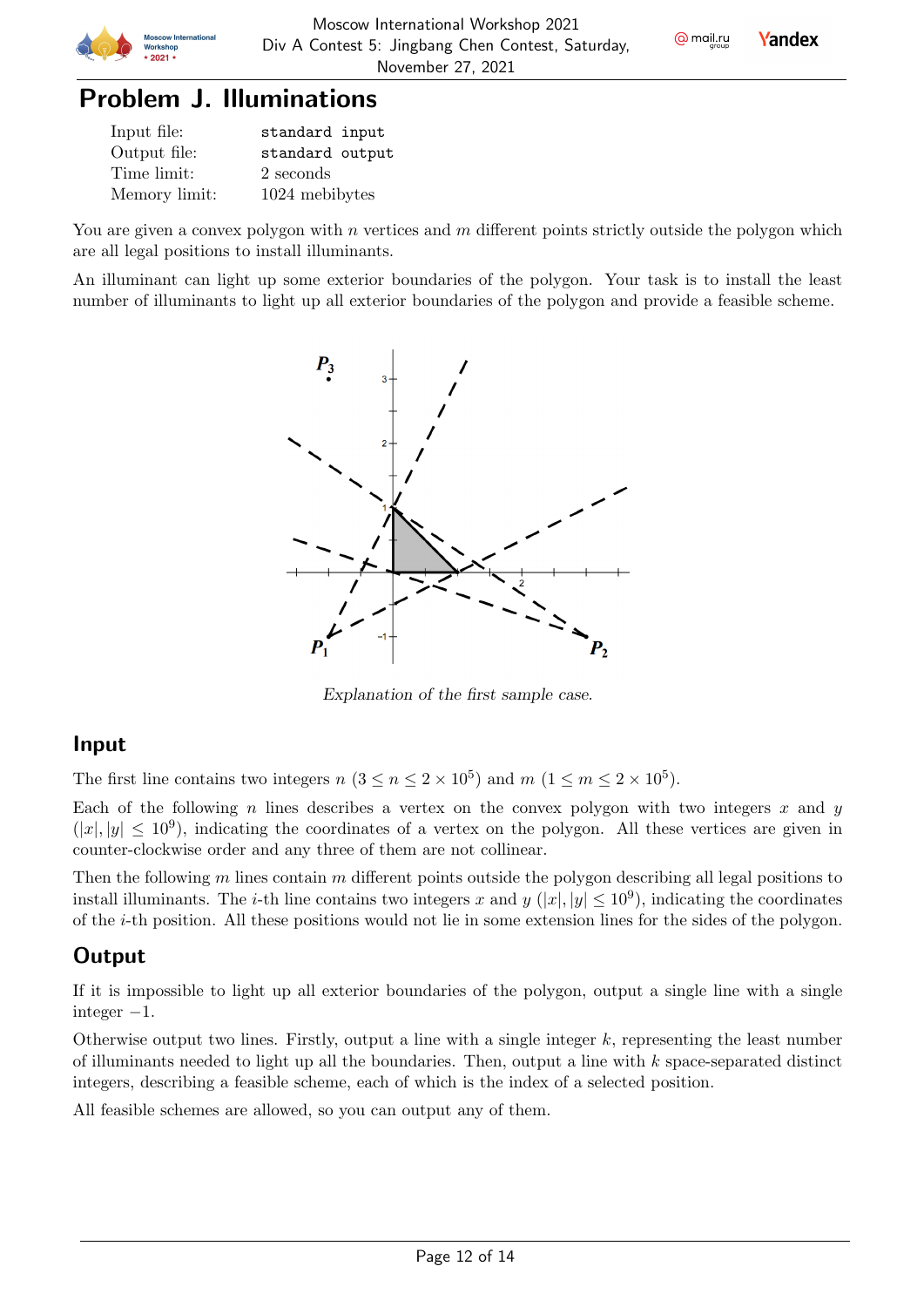



| standard input | standard output |
|----------------|-----------------|
| 3 3            | $\overline{2}$  |
| 0 <sub>0</sub> | 2 <sub>1</sub>  |
| $1\ 0$         |                 |
| 0 <sub>1</sub> |                 |
| $-1 -1$        |                 |
| $3 - 1$        |                 |
| $-13$          |                 |
| 3 <sub>1</sub> | $-1$            |
| 0 <sub>0</sub> |                 |
| $1\ 0$         |                 |
| 0 <sub>1</sub> |                 |
|                |                 |